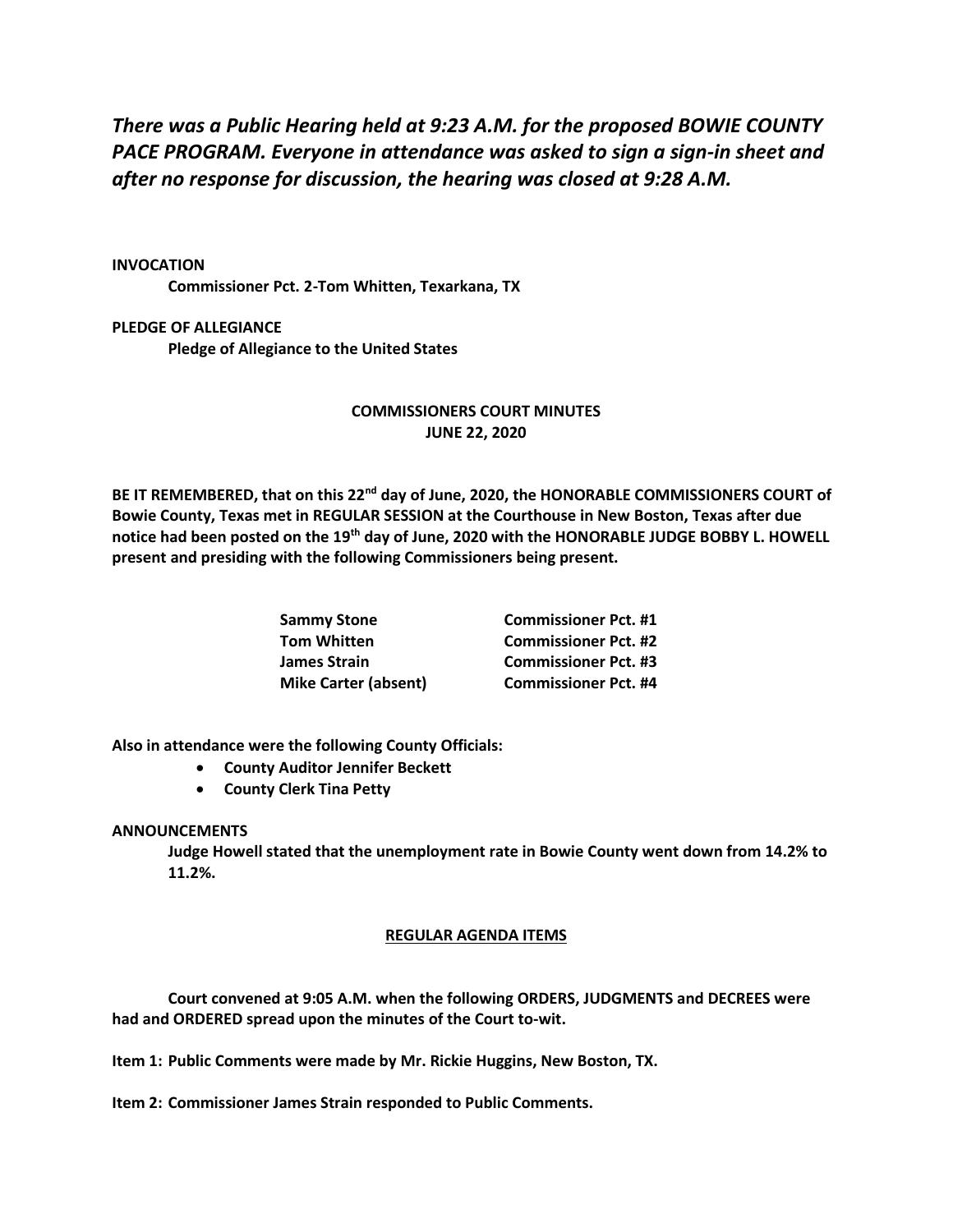- **Item 3: Mr. Kent Willis with the outside Auditors-Patillo, Brown and Hill gave a presentation (via phone) to the Court regarding Bowie County's Annual Financial Report of 2019.**
- **Item 4: On this 22nd day of June, 2020, a motion was made by Commissioner Tom Whitten and duly second by Commissioner Sammy Stone to approve a Resolution to establish a Bowie County PACE Program. Motion was put to a vote and all Commissioners voted yes and none voted no. Motion carried.**
- **Item 5: On this 22nd day of June, 2020, a motion was made by Commissioner James Strain and duly second by Commissioner Tom Whitten to approve a Professional Services Contract with the Texas PACE Authority to administer the Bowie County PACE Program. Motion was put to a vote and all Commissioners voted yes and none voted no. Motion carried.**
- **Item 6: On this 22nd day of June, 2020, this agenda item failed due to the lack of a motion (consider and take action directing that the voter-approval tax rate be calculated at 8% in the manner provided for a special taxing unit).**
- **Item 7: On this 22nd day of June, 2020, a motion was made by Commissioner James Strain and duly second by Commissioner Sammy Stone to approve the 2020 Annual Road Reports (for all Pcts). Motion was put to a vote and all Commissioners voted yes and none voted no. Motion carried.**
- **Item 8: On this 22nd day of June, 2020, a motion was made by Commissioner Sammy Stone and duly second by Commissioner Tom Whitten to give permission to advertise RFP for Commissary Services for the Bowie County Correctional Center. Motion was put to a vote and all Commissioners voted yes and none voted no. Motion carried.**
- **Item 9: On this 22nd day of June, 2020, a motion was made by Commissioner James Strain and duly second by Commissioner Tom Whitten to approve the Petition to Vacate the plat of Shady Willow Estates located in the DeKalb area in Bowie County. Motion was put to a vote and all Commissioners voted yes and none voted no. Motion carried.**
- **Item 10: On this 22nd day of June, 2020, a motion was made by Commissioner James Strain and duly second by Commissioner Tom Whitten to approve the reappointment of Sue Anderson, Darla Dike, Jane Forrester, Billy McAnally and Linda Shumake to the Bowie County Child Welfare Board.**

 **Motion was put to a vote and all Commissioners voted yes and none voted no. Motion carried.**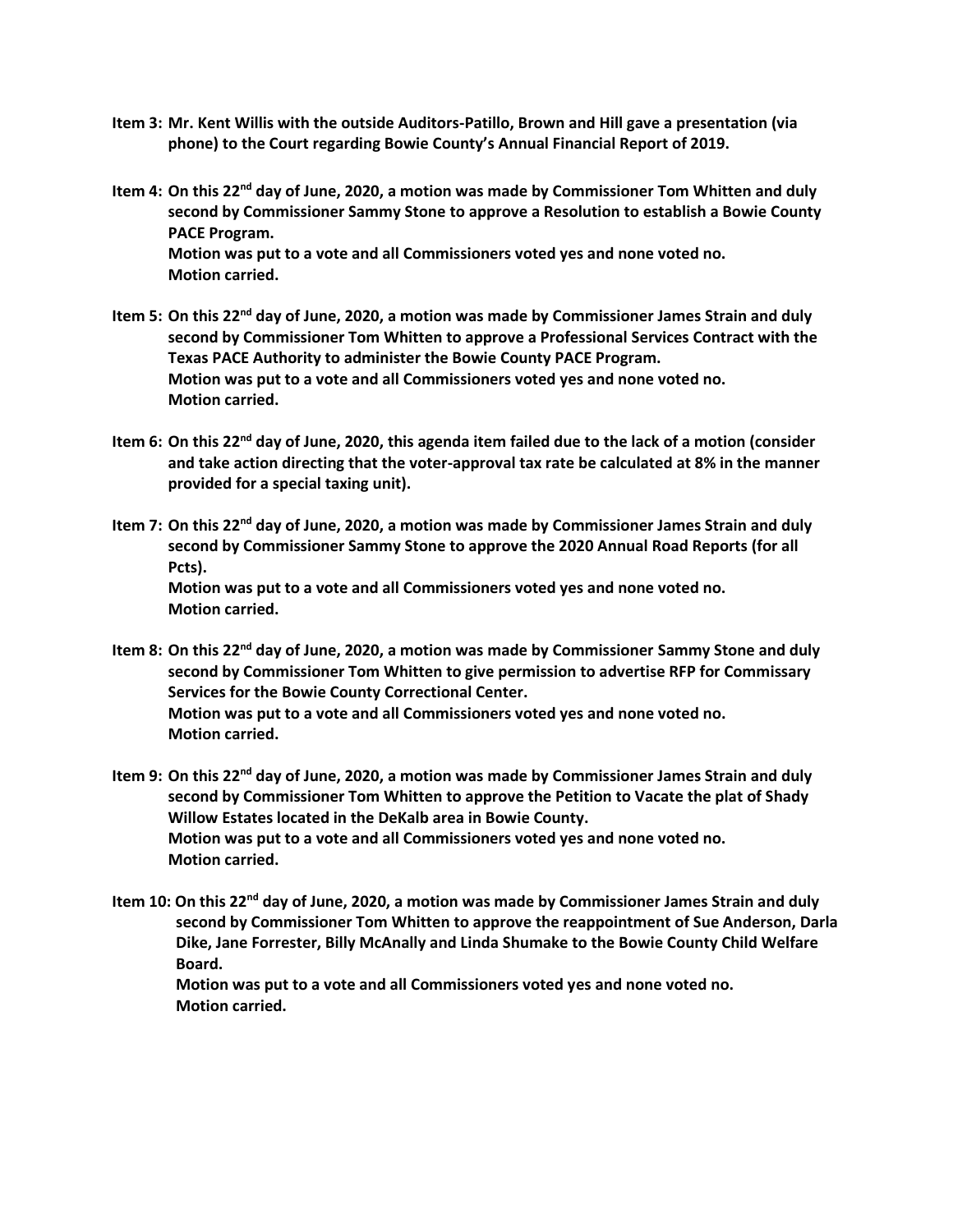- **Item 11: On this 22nd day of June, 2020, a motion was made by Commissioner James Strain and duly second by Commissioner Sammy Stone to approve the Texas County & District Retirement System Plan Assessment for Year 2021. Motion was put to a vote and all Commissioners voted yes and none voted no. Motion carried.**
- **Item 12: On this 22nd day of June, 2020, a motion was made by Commissioner Sammy Stone and duly second by Commissioner James Strain to approve the Fixed Asset Inventory. Motion was put to a vote and all Commissioners voted yes and none voted no. Motion carried.**
- **Item 13: On this 22nd day of June, 2020, a motion was made by Commissioner James Strain and duly second by Commissioner Tom Whitten to accept the award for the HAVA (Help America Vote Act). Motion was put to a vote and all Commissioners voted yes and none voted no. Motion carried.**
- **Item 14: On this 22nd day of June, 2020, a motion was made by Commissioner James Strain and duly second by Commissioner Sammy Stone to approve the HAVA (Help America Vote Act) Program budget. Motion was put to a vote and all Commissioners voted yes and none voted no. Motion carried.**
- **Item 15: On this 22nd day of June, 2020, a motion was made by Commissioner Tom Whitten and duly second by Commissioner James Strain to approve the Interlocal Agreements with DeKalb, Hooks, Maud, Maud ISD, Nash and Wake Village to house Class C prisoners. Motion was put to a vote and all Commissioners voted yes and none voted no. Motion carried.**
- **Item 16: On this 22nd day of June, 2020, a motion was made by Commissioner James Strain and duly second by Commissioner Tom Whitten to approve the Auditor's Monthly report for April and May, 2020. Motion was put to a vote and all Commissioners voted yes and none voted no. Motion carried.**
- **Item 17: On this 22nd day of June, 2020, a motion was made by Commissioner Sammy Stone and duly second by Commissioner James Strain to approve budget adjustments (line item transfers). Motion was put to a vote and all Commissioners voted yes and none voted no. Motion carried.**
- **Item 18: On this 22nd day of June, 2020, a motion was made by Commissioner James Strain and duly second by Commissioner Tom Whitten to approve payment of accounts payable and payroll. Motion was put to a vote and all Commissioners voted yes and none voted no. Motion carried.**